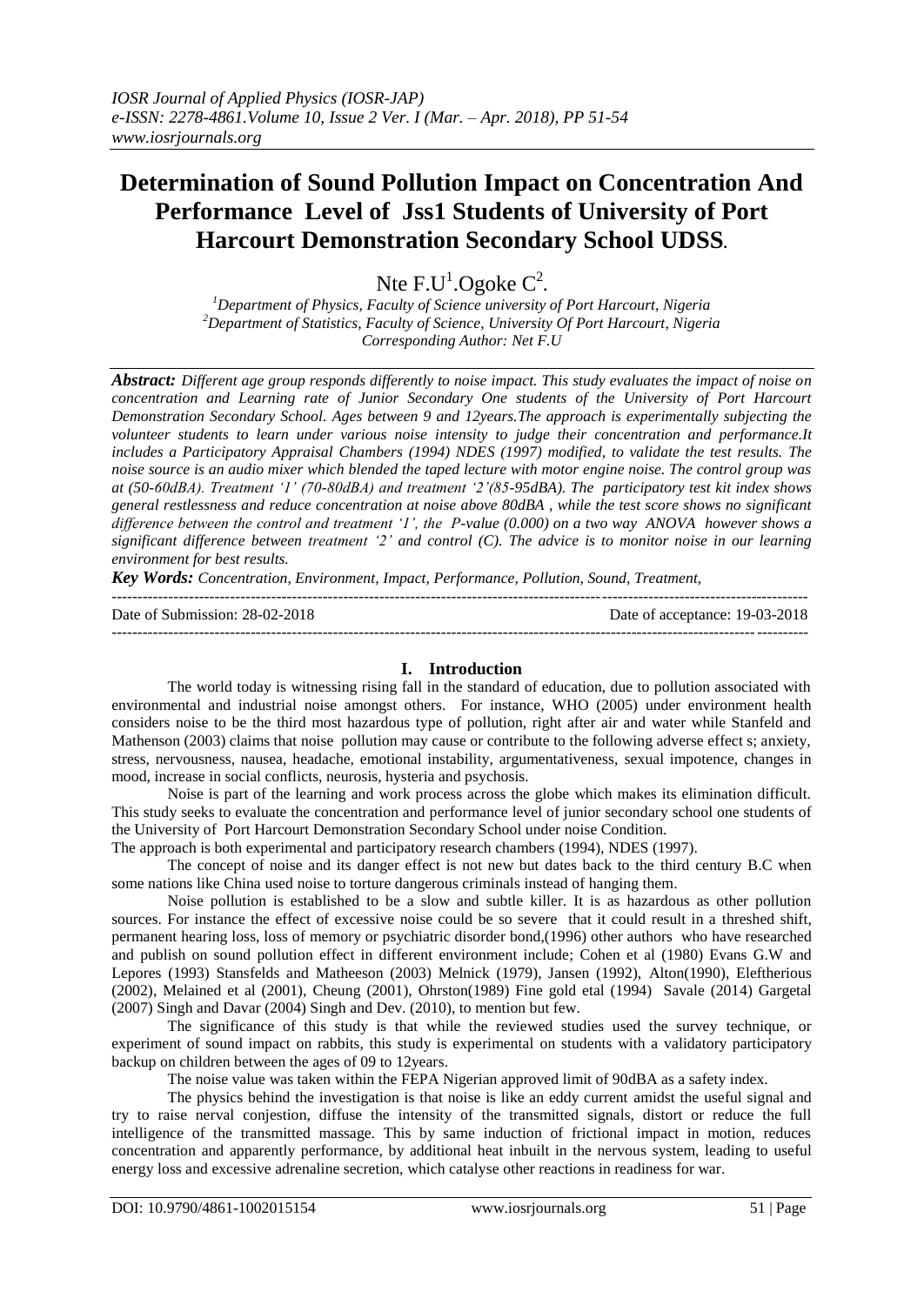#### **Equipment**

## **II. Material and Method**

The equipment used in this study includes a motor engine source of noise, taped lectures on matter and energy, a mixer stereo with F.M application and 4 receiver sets. A CEL 254 digital noise level meter to guage the amplification.

## **III. Procedure**

The students were briefed of the intention of the exercise and allowed the option to opt out or participate. Only 40 students were admitted into the treatment room at the introductory technology workshop of the University of Port Harcourt Demonstration Secondary School Aluu. They were divided into four cells, with shielding to reduce external interference. The students for the control, had their lectures at 50-60dBA while treatment '1'. Took theirs at 70-80dBA and treatment '2' on 85-95dBA. The lectures were transmitted at 10 minute interval twice. The students at the end were given 10 structured questions to answer. The result and analyses is a shown under tables 1-5 and fig 1.

## **IV. Results**

**The results of the sound impact experiment on learning rate is as shown in tables 1-5 and fig. 1**

**————— 3/15/2016 4:12:56 AM ————————————————————** 

Welcome to Minitab, press F1 for help.

**Table 1: Descriptive Statistics: CONTROL 50 – 60, TREATMENT 70 – 80, TREATMENT 95 ±2**  Group

Variable N N<sup>\*</sup> Mean StDev Minimum Maximum CONTROL 50 – 60 10 0 51.80 6.14 40.00 60.00 TREATMENT 70-80 `10 0 46.80 7.79 32.00 56.00 TREATMENT 95 ±2 10 0 28.80 7.25 20.00 40.00

**Table 2: Descriptive Statistics: CONTROL 50 –60, TREATMENT 70 –80, TREATMENT 95 ±2**  Gruop 2

Variable N N\* Mean StDev Minimum Maximum CONTROL 50 –60 10 0 50.00 6.32 36.00 56.00 TREATMENT 70 –80 10 0 48.00 5.33 40.00 56.00 TREATMENT  $95 \pm 2$  10 0 25.60 6.31 16.00 36.00

**Table 3: Descriptive Statistics: CONTROL 50 –60, TREATMENT 70 –80, TREATMENT 95 ±2**  Group 3 Variable N N\* Mean StDev Minimum Maximum CONTROL 50 –60 10 0 48.00 9.04 32.00 60.00 TREATMENT 70 – 80 10 0 45.20 7.55 36.00 56.00 TREATMENT 95 ±2 10 0 25.80 5.53 20.00 36.00

**Table 4: Descriptive Statistics: CONTROL 50 –60, TREATMENT 70 –80, TREATMENT 95 ±2**  Group 4 Variable N N<sup>\*</sup> Mean StDev Minimum Maximum CONTROL 50 – 60 10 0 47.00 5.75 36.00 56.00 TREATMENT 70 – 80 10 0 48.40 6.10 36.00 56.00 TREATMENT 95 ±2 10 0 25.40 8.85 12.00 40.00

| <b>Table 5: Group Means Summary</b> |      |                                                                          |      |  |
|-------------------------------------|------|--------------------------------------------------------------------------|------|--|
|                                     |      | Group / Treatment CONTROL 50 – 60 TREATMENT 70 – 80 TREATMENT 95 $\pm 2$ |      |  |
| Group 1                             | 51.8 | 46.8                                                                     | 28.8 |  |
| Group 2                             | 50.0 | 48.0                                                                     | 25.6 |  |
| Group 3                             | 48.0 | 45.2                                                                     | 25.8 |  |
| Group 4                             | 47.0 | 48.4                                                                     | 25.4 |  |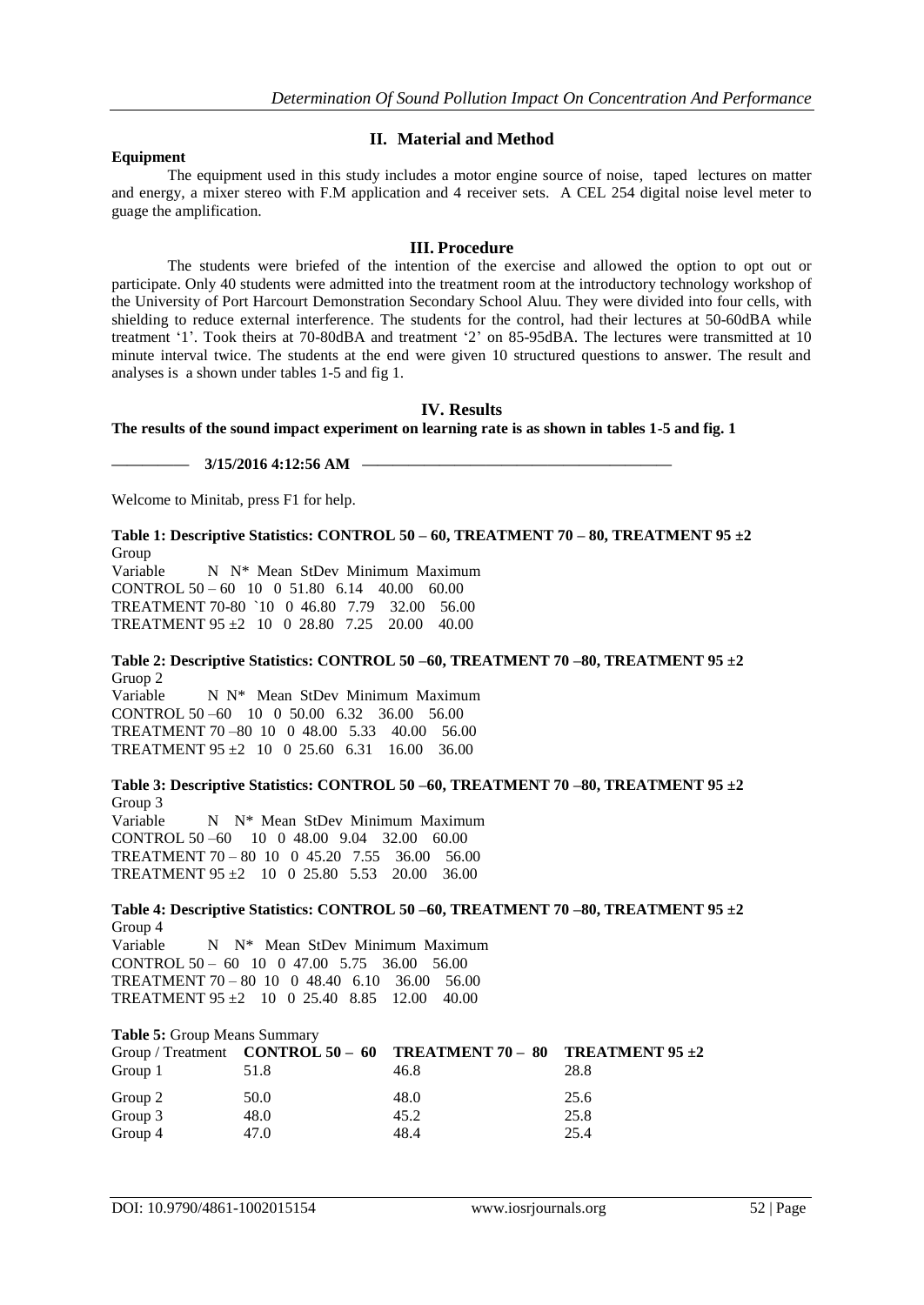#### **Two way ANOVA response versus treatment groups**



**Fig 1:** Student scores against treatment groups and control

Bleu Shed: control scores 50 – 60dBA Red shed: Test score "1" 70 – 80dBA Green shed: Test Score "2" 93 – 97dBA

#### **V. Analysis**

Using a two-way ANOVA, the p-value (0.000) showing a significant difference between treatments and control. From the 95% confidence Interval above, the control 50-60 and treatment70-80 are the same effect, while treatment **95±2** differ.

Using a two-way ANOVA, the p-value (0.235) shows no significant difference between the groups. The 95% confidence Interval confirms that the groups have the same effect.

#### **VI. Discussion, Conclusion and Recommendation**

The Usefulness of Noise cannot be overemphasized as the bell ringer regulates the period of the day, the thunder guide the farmer as to when to expect rain and other alarm sources to indicate event around the streets. All these contribute to adrenaline release into the blood pressure, increase in respiration and other stress related symptoms even when the noise has no relationship to immediate danger from the participatory investigation Chambers (1994) NDES (1997). The experimental result shows a significant difference between the control "C" with 50-60DBA as against Treatment "II" at 85-95dBA which has a far reaching consequence and call for the review of FEPA Nigerian standard of 90dBA. This review will help distinguish the standards for industrial areas, commercial area, residential areas and silent zone which some nations of the world including USA and India put as 75dBA, 65dBA, 55dBA and 50dBA respectively.

#### **Reference**

- [1] Alton, B., Ernest J. (1990). Relationship between Loss and noise exposure levels in a large industrial population, a review of an overlooked study. J. Acoustic Soc. Am 88(SI); S73(A). 1990.
- [2] Bond, M. (1996); Plagued by Noise, Journal of New Scientist. November 16:14-15.
- [3] Chambers R. (1994) the origin and practice of participatory Rural Appraisal, pergaman printers, Great Britain. Vol22, PP. 953-989
- [4] Cheung C.K. (2001). Organisational Influence on working people"s occupational noise protection in Hong Kong, Journal of Safety Research 35, 465, 2001.
- [5] Cohen, S. Evans G.W., Krantz D.S. Stokols D. (1980): Psychological, Motivational and Cognitive Effects of Aircraft Noise on Children: Moving from the Laboratory to the field. American Psychologist 35, 231-243.
- [6] Eleftheriou P.C. (2002) Industrial Noise and its effects on human hearing, Applied Acoustics 63,35.
- [7] Evans G.W, Lepore S.J. (1993). Non-Auditory Effects of Noise On Children; A Critical Review. Children"s Environments,10,42- 72.
- [8] Finegold, L.S., Harris, C.S., Gierke, Von H,E. (1994). Community annoyance and sleep disturbance, updated criteria for assessing the impact of general transportation noise on people. Noise control Eng. J. 42(1) Jan-Feb, 1994.
- [9] Garg, N.K, Gupta, V.K and Vyas R.K (2007),Noise pollution and its impact on urban Life" Journal environmental Research and development 1(3), 290-296
- [10] Jansen, G. Effects of Noise on human beings. VGB (Gennam) 72(1), 60, 1992